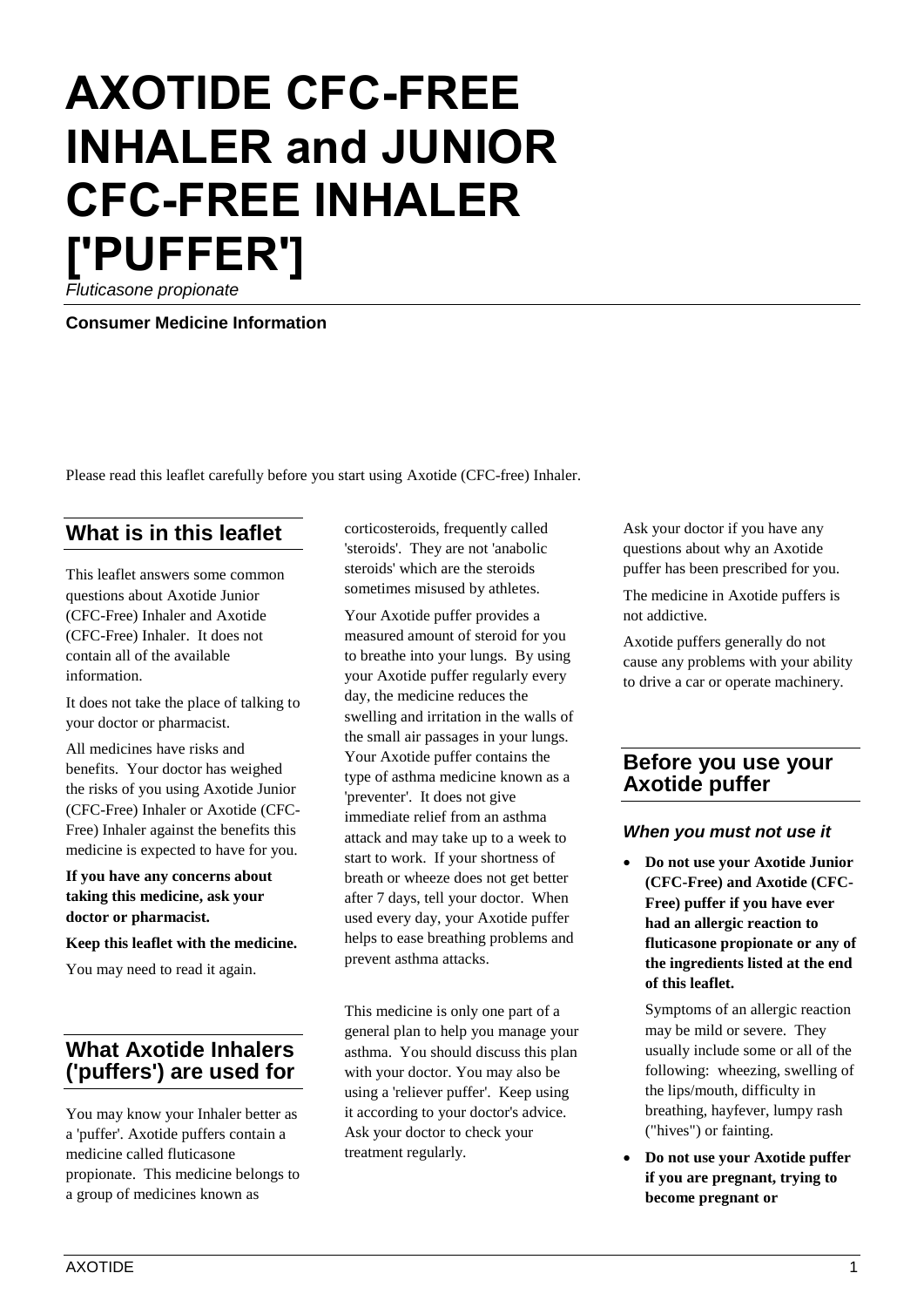**breastfeeding, unless your doctor says you should. It is important that asthma is managed well during pregnancy and you should not stop your medicine without asking your doctor.**

Your doctor will discuss the risks and benefits of using your Axotide puffer if you are pregnant or breastfeeding.

• **Do not use your Axotide puffer after the expiry date (EXP) printed on the pack.**

If you use it after the expiry date has passed, it may not work as well.

- **Do not use your Axotide puffer if the packaging is torn or shows signs of tampering.**
- **If you're not sure whether you should be using an Axotide puffer, talk to your doctor.**

#### *Before you start to use it*

**You must tell your doctor if:**

- **you are taking other steroid medicines by mouth or inhalation. If you are already taking steroid tablets, you should carry a warning card about needing extra oral steroids during periods of stress eg. worsening asthma attacks, chest infections, surgery, trauma and other major illnesses occurring at the same time. Discuss this with your doctor.**
- **you have ever had to stop taking other asthma medicines.**
- **you have tuberculosis (TB) of the lung or other long term lung infection.**
- **you are allergic to foods, dyes, preservatives or any other medicines.**

## *Taking other medicines*

**Tell your doctor if you are taking any other medicines, including medicines you buy without a** 

#### **prescription from a pharmacy, supermarket or health food shop.**

Some medicines may affect the way others work. For example, medicines like ketoconazole, used to treat fungal infection, and ritonavir used to treat HIV infection, may affect how Axotide puffer works. If you are taking these medicines, consult your doctor or pharmacist who will advise on what you should do.

# **How to use your Axotide puffer**

#### *How to use it*

Remember that the medicine in your Axotide puffer is taken by inhalation only.

You will find the instructions on how to use your Axotide puffer on the leaflet in the pack. Follow the instructions carefully.

#### *How much to use*

The pharmacist's label will usually tell you how many inhalations and how often to use your Axotide puffer. If you are not sure, ask your doctor or pharmacist.

For adults: The usual dose is in the range of 100 to 1000 micrograms twice daily.

For children from 1 to 16 years of age: The usual dose is in the range of 50 to 100 micrograms twice daily.

Your doctor will decide what dose you should take, how often you should take it, and what strength of Axotide puffer you should use.

You should visit your doctor or pharmacist regularly to check that you are using your Axotide puffer in the right way. If you are not breathing the medicine in correctly, the medicine may not be helping you as much as it could.

For children under 8 years of age, the medicine is usually breathed in using something called a 'spacer'. Your

doctor or pharmacist will explain to you what this is and how to use it.

If you find it difficult to breathe in and press your Axotide Inhaler at the same time, talk to your doctor or pharmacist. It may be better for you to use something called a 'spacer' with your Axotide puffer. Your doctor or pharmacist will explain to you what this is and how to use it.

If you change the make of spacer you use this may alter the amount of drug delivered to the lungs. You should let your doctor know if your asthma symptoms worsen.

**If you have any questions about using a spacer, ask your doctor or pharmacist.**

## *When not to use it*

Do not use your Axotide puffer to treat a sudden attack of breathlessness. You will need a different kind of medicine called a 'reliever' which your doctor will have told you to take.

#### *How long to use it*

You must use your Axotide puffer every day. Do not stop using it, even if you feel better, unless your doctor tells you.

# *If you forget to use it*

**You must use your Axotide puffer every day. If you forget to take a dose, do not worry. Just take the next dose when it is due.**

**Do not take a double dose to make up for the dose that you missed.**

**If you become wheezy or feel tight in the chest before the next dose is due, use a 'reliever puffer' in the usual way. You should get relief from your 'reliever puffer' within a few minutes.**

## *If you have used too much (overdose)*

**Immediately telephone your doctor or Poisons Information Centre (telephone 131126) for advice, if you think you may have taken too**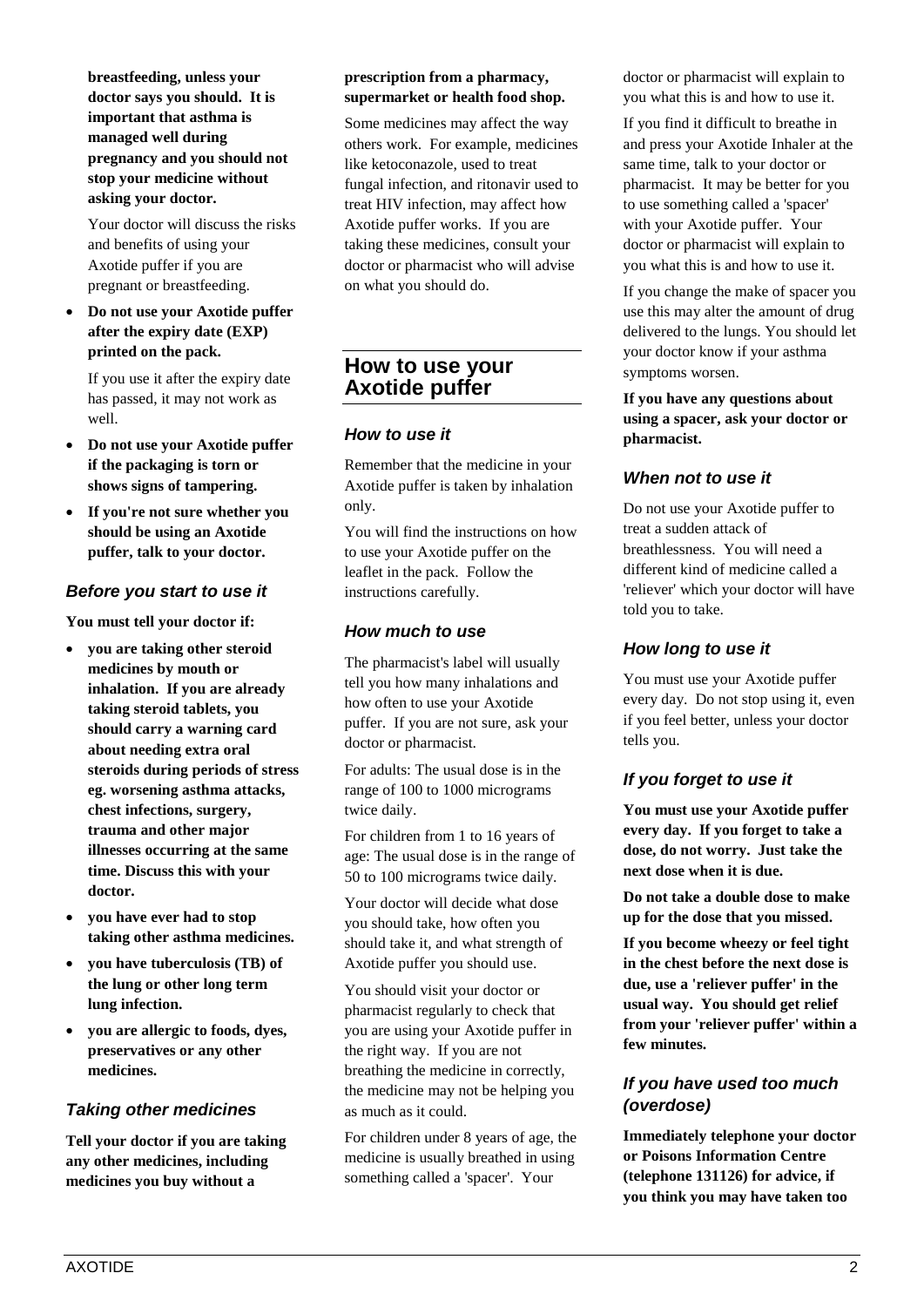**much of your medicine, even if there are no signs of discomfort or poisoning. You may need urgent medical attention.**

**Keep telephone numbers for these places handy.**

**If you are not sure what to do, contact your doctor or pharmacist.**

# **While you are using your Axotide puffer**

#### *Things you must do*

**Tell your doctor or pharmacist that you are using an Axotide puffer if you are about to be started on any new medicines.**

**If you have to go into hospital for an operation, take your Axotide puffer with you and tell the doctor what medicine(s) you are taking.**

**Tell your doctor if you become pregnant or are trying to become pregnant.**

**Tell your doctor if, for any reason, you have not taken your medicine exactly as prescribed.**

Otherwise, your doctor may think that your medicine was not effective and change your treatment unnecessarily.

## *Things you must not do*

**Do not stop using your Axotide puffer, or change the dose without first checking with your doctor.**

**Do not give this medicine to anyone else, even if their symptoms seem similar to yours.**

**Do not use your Axotide puffer to treat any other complaints unless your doctor says to.**

#### *If your Axotide puffer does not have the usual effect*

If your chest condition gets worse, tell your doctor. Your doctor may tell you to take extra puffs of your Axotide puffer or add another

medicine (such as a 'reliever puffer') to your treatment.

**IMPORTANT: If your breathing suddenly becomes more difficult just after you have used your Axotide puffer, you will need to use a 'reliever puffer' and tell your doctor immediately.**

Tell your doctor as soon as possible if:

- your 'reliever puffer' does not help your breathing as much as usual
- the effect of your 'reliever puffer' does not last as long as usual
- you need more puffs of your 'reliever puffer' than usual to get relief.

# **Side-Effects**

**Check with your doctor as soon as possible if you have any problems while using your Axotide puffer, even if you do not think the problems are connected with the medicine, or are not listed in this leaflet.**

Like other medicines, Axotide puffers may cause some side-effects. If they occur, they are most likely to be minor and temporary. However, some may be serious and need medical attention.

The most commonly reported sideeffects are:

- a sore throat or tongue. This may be due to 'thrush' (candida infection)
- hoarseness or throat irritation

#### **Tell your doctor or pharmacist immediately if you notice any of these signs.**

For these, it may be helpful to rinse your mouth with water and spit it out after using your Axotide puffer. Your doctor may prescribe treatment for the 'thrush' in your mouth while

you continue to use your Axotide puffer.

It is possible that some people, particularly those taking higher doses of Axotide puffer for a long time, may rarely suffer from the following side effects:

- rounded face
- loss of bone density
- eye problems (eg. cataract, glaucoma)
- slowing of growth in children. It is unclear what, if any, difference this makes to their final height
- soreness in the oesophagus.

Taking high doses of steroids for a long time this could affect the adrenal glands, which make the body's own steroid. Your doctor may do tests to check how the adrenal glands are working. Your doctor will be able to answer any questions you may have.

It is important that:

- treatment with your Axotide puffer should not be stopped suddenly
- all doctors treating you are aware that you are on inhaled steroids. If your body is stressed by, for example, severe infection, surgical operation, an accident etc, you may need steroid tablets or injections for a time.

Very rarely the person taking the medicine may feel anxious, have disturbed sleep or notice increased irritability (mainly in children).

There may be an increase in the amount of sugar (glucose) in your blood. If you have diabetes, more frequent blood sugar monitoring and possibly adjustment of your usual diabetes treatment may be required.

If you feel unwell in any other way or have any symptoms that you do not understand, you should ask your doctor immediately.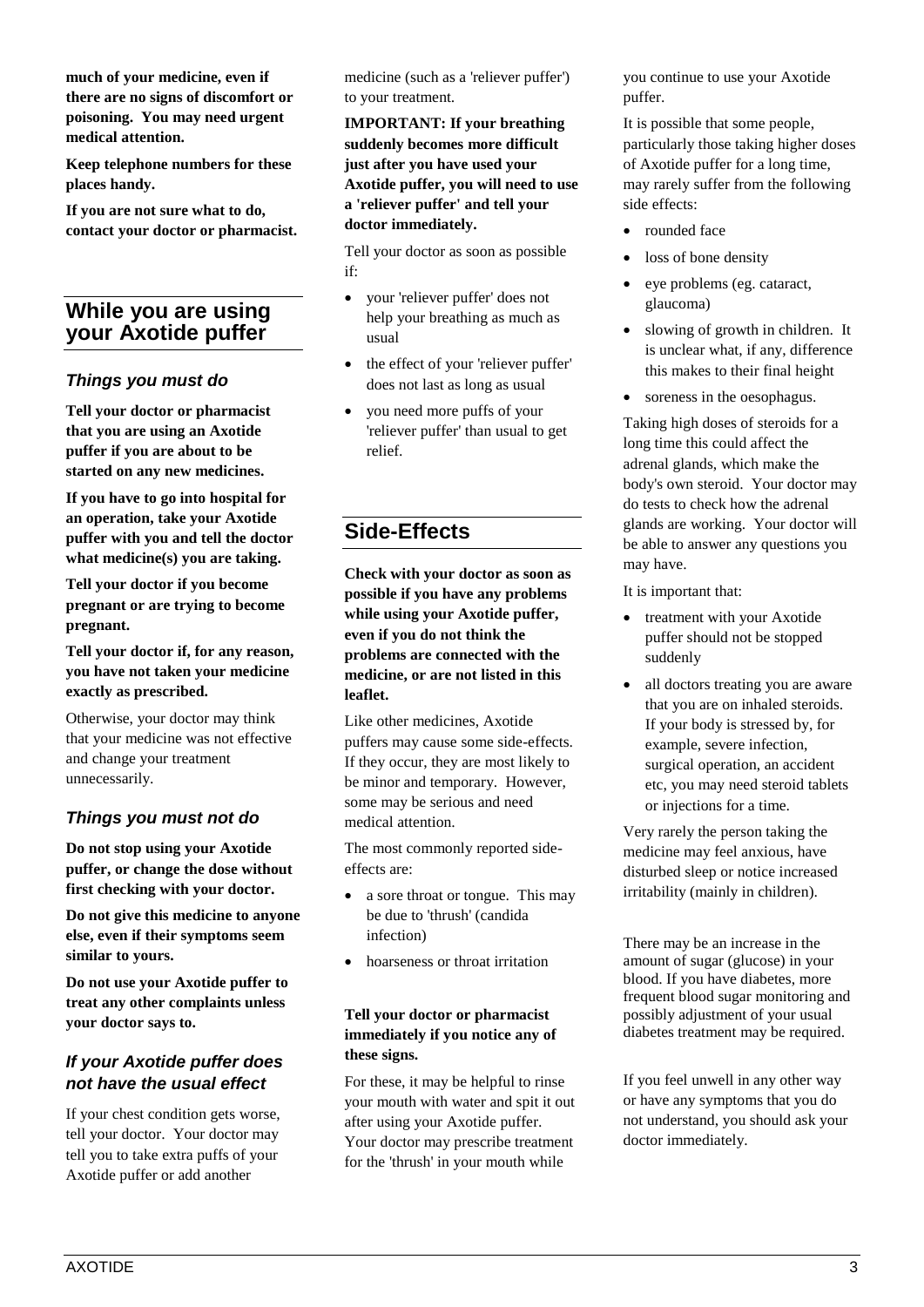**Ask your doctor or pharmacist to answer any questions you may have.**

**If you think you are having an allergic reaction to your Axotide puffer, tell your doctor immediately or go to the casualty department at your nearest hospital. Symptoms usually include some or all of the following:**

- **wheezing**
- **swelling of the lips/mouth, tongue or throat**
- **difficulty in breathing**
- hay fever
- **lumpy rash ("hives")**
- **fainting**

This is not a complete list of all possible side-effects. Others may occur in some people and there may be some side-effects not yet known.

**Tell your doctor if you notice anything else that is making you feel unwell, even if it is not on this list.**

**Ask your doctor or pharmacist if you don't understand anything in this list.**

**Do not be alarmed by this list of possible side-effects. You may not experience any of them.**

# **After using your Axotide puffer**

#### *Storage*

Straight after use, replace mouthpiece cover firmly and click it into position. Do not use excessive force.

**Keep this medicine where young children cannot reach it.**

A locked cupboard at least one-and-a half metres above the ground is a good place to store medicines.

**Keep your Axotide puffer away from heat (store below 30˚C, and bright sunlight.**

#### **Keep your Axotide puffer away from frost. Do not put it in the refrigerator.**

#### **Do not leave it in the car or on window sills.**

Heat can destroy some medicines.

If your Axotide puffer becomes very cold, it may not work properly. To warm it, pull out the metal can from its plastic holder and warm it in your hand for a few minutes. Do not warm the can in any other way. Push the can firmly back into its holder before using.

## *Disposal*

**If your doctor tells you to stop using your Axotide puffer, or the product has passed its expiry date, ask your pharmacist what to do with any Axotide puffer left over.**

WARNING: The metal can is pressurised. Do not burn it or puncture it, even when it is empty.

You can recycle the plastic holder and cap of your Axotide puffer with other plastic things.

# **Product description**

#### *What Axotide puffer looks like.*

An Axotide puffer consists of a plastic holder which contains a small metal can. The holder has a mouthpiece which is covered by a cap.

#### *Ingredients*

Axotide puffers contain the medicine called fluticasone propionate. They are available in the following strengths:

Axotide Junior (CFC-free) Inhaler, containing 50 micrograms of fluticasone propionate in each puff.

Axotide (CFC-free) Inhaler, containing 125 micrograms of fluticasone propionate in each puff. Axotide (CFC-free) Inhaler, containing 250 micrograms of fluticasone propionate in each puff.

Axotide Junior (CFC-free) Inhaler and Axotide (CFC-free) Inhaler puffers contain the inactive ingredient norflurane.

Cans containing 120 puffs are available.

## *Other types of asthma medicines*

Your Axotide puffer contains the kind of asthma medicine known as a 'preventer'. There are other types of inhalers that relieve your breathing problems when you are wheezing or your chest is tight. These medicines are called 'relievers'. Your doctor may tell you to use a 'reliever' in addition to your Axotide puffer.

## *Sponsor*

GlaxoSmithKline Australia Pty Ltd Level 4, 436 Johnston Street, Abbotsford, Victoria 3067 Australia

## *Further Information*

Pharmaceutical companies are not in a position to give people an individual diagnosis or medical advice. Your doctor or pharmacist is the best person to give you advice on the treatment of your condition. You may also be able to find general information about your disease and its treatment from books, for example in public libraries.

#### **Do not throw this leaflet away. You may need to read it again.**

This leaflet was prepared on 26 March 2020.

The information provided applies only to Axotide puffers.

Axotide is a registered trade mark of the GlaxoSmithKline group of companies.

Axotide (fluticasone propionate):